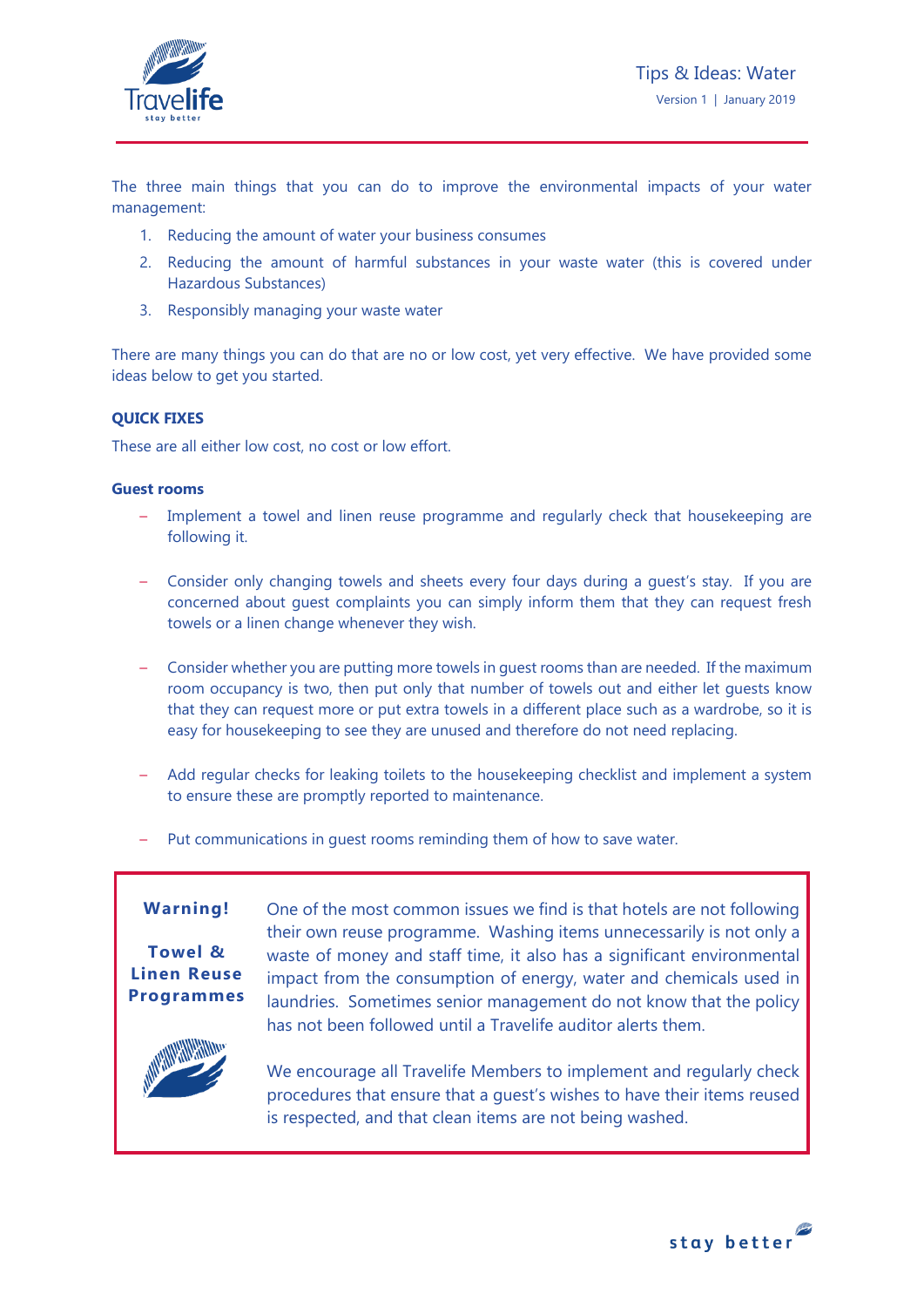#### **Central guest areas**

- Are quests using more towels than necessary in the spa, gym or the pool? If these areas are staffed it might be possible to issue individual towels or to remind guests via signage about the environmental impacts.
- If you provide a hose to rinse salt off scuba diving equipment or other items used in marine activities, consider instead providing a tank to dip the items into that is refilled as required. This will still remove salt from equipment and save a significant amount of water.
- If you provide a sauna or steam room, assess when it is being used. You might be able to turn it off more often or reduce the temperature.
- Are you leaving a jacuzzi running when nobody is using it? You could turn it off during offpeak times or simply ensure guests can turn it on themselves.
- Frequently check pools for leaks, especially in drainage channels that can become blocked with debris and overflow.
- Assess the swimming pool water level. If it is too low then the water cannot be cleaned properly, if it is too high you may be losing water over the edges.

## **Irrigation**

- Turn off irrigation when it rains and only turn it back on when the plants need water again.
- Make sure any irrigation is going directly on to plants and not on to concrete or paving.
- Irrigate when it is dark.
- Bury irrigation pipes under a few centimetres of soil, mulch or similar, then have a schedule for regularly checking them for leaks and blockages.
- Regularly check hoses and irrigation pipes for leaks. Poorly fitted hose connectors and corroded washers can also waste a lot of water.
- Spend some time researching exactly how much water your plants need. You can do this with internet searches and many people find that plants need a lot less water than they think.
- Train ground staff on how to identify signs of overwatering and how to take corrective action.

#### **General**

- Ensure all equipment and machinery (fridges, air-conditioning units and so on) is regularly and properly serviced to ensure they are running optimally and when replacing equipment, always buy the most modern and efficient alternative.
- Train your staff to use equipment in the most efficient way possible. Consider things like the optimal load in a washing machine or dishwasher.

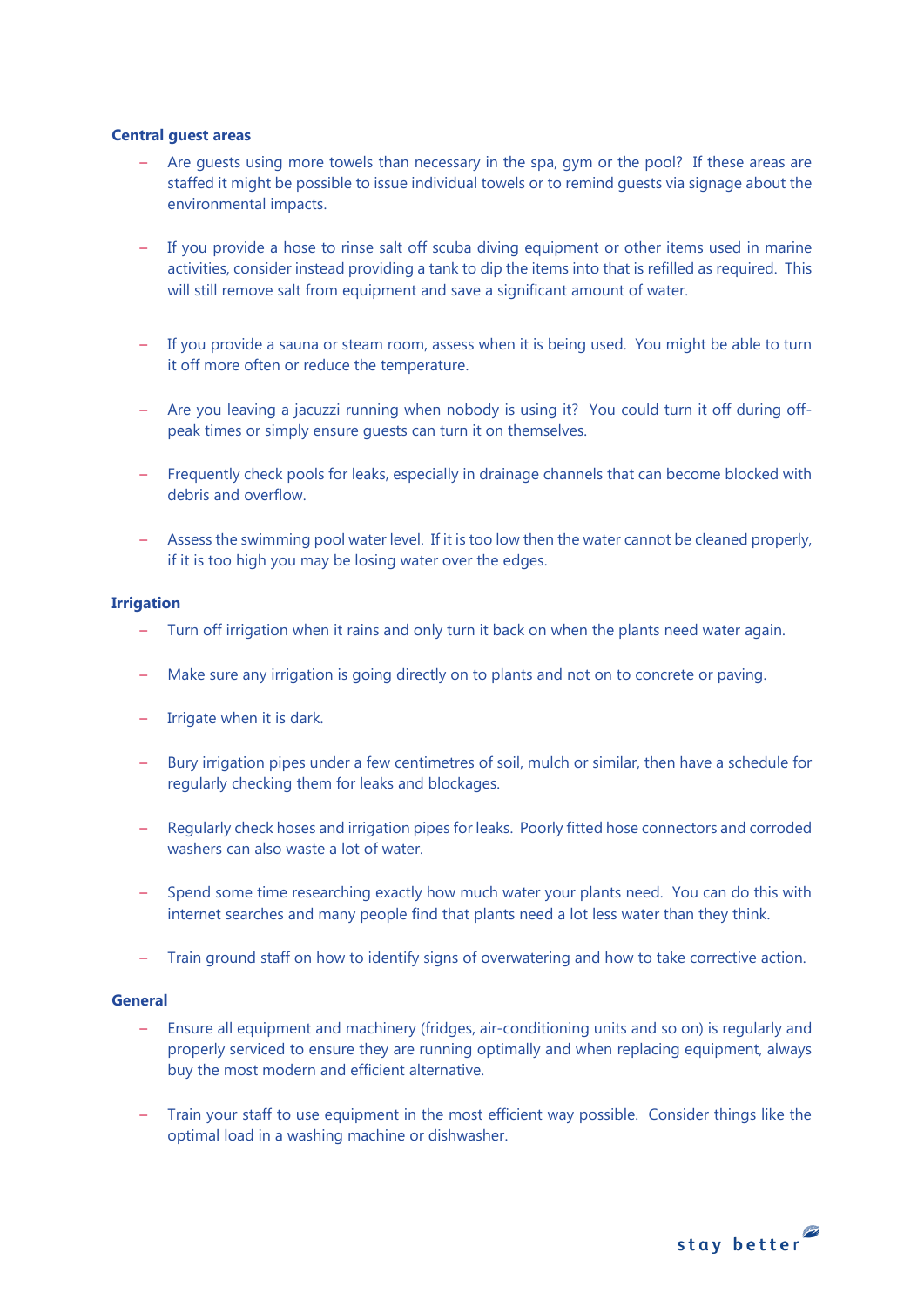- If your destination has more than one water supplier, check to see if you can switch to one that takes water conservation seriously.
- Remind staff to always turn off taps if they will not be in use for more than a few seconds. Common examples are leaving hoses running while cleaning vehicles, leaving a tap running when cleaning a kitchen area or whilst washing hands.
- Put signs or stickers in kitchens and staff bathrooms reminding them to save water and asking them to report any leaks they find.
- Display a clear backwash procedure for cleaning swimming pool filters and make sure all relevant staff members are trained to ensure that filters are cleaned only when required and in an efficient manner. Ensuring that the backwash process is correct is a Travelife requirement.
- Our auditors regularly find leaks in areas that go unnoticed for extended periods due to the difficult or hidden location of pipes. Consider adding a regular check of places such as underneath bathroom sinks, inside service ducts and cupboards. Leaks not only waste water but can create more serious damage if left unchecked that leads to costly repairs and guest complaints.



**Audit Story** A Travelife hotel in Dominican Republic was having a serious long-term issue with mosquitos in guest rooms. They tried various measures to control it with no success and guests were frequently complaining. During a Travelife audit, an auditor discovered a leak inside a small service duct in the ceiling of one guest room. The water had pooled to create a breeding area for mosquitos that were travelling through ducts into other guest rooms. As soon as the leak was fixed the mosquitos disappeared for good!

## **MODERATE COST AND EFFORT**

- Consider using a liquid pool cover that not only reduces the loss of heat and water, but can also reduce the depletion of pool cleaning chemicals.
- Install aerators and flow restrictors in all bathrooms to reduce water flow. It is important that you have both a procedure and budget for regularly checking and replacing these as they do corrode over time. Remember that from your second audit onwards, the Travelife Standard requires that your water flow is less than 10 litres per minute in showers, 5 litres per minute in basins, 6.5 litres per toilet flush and 2 litres per urinal flush.
- Installing water meters on things like irrigation systems and swimming pools is a reliable and cost-effective way to check for leaks. If you regularly record the readings and suddenly notice an increase, it is highly likely that you have a leak and can fix it quickly, thus preventing water waste and potentially a more costly repair.

# **HIGHER INVESTMENT WITH LONG TERM REWARDS**

– Install technology such as motion sensors and/or timers in guest rooms, central areas, outdoors and in your grounds to ensure that water-consuming equipment is only used when needed. Do